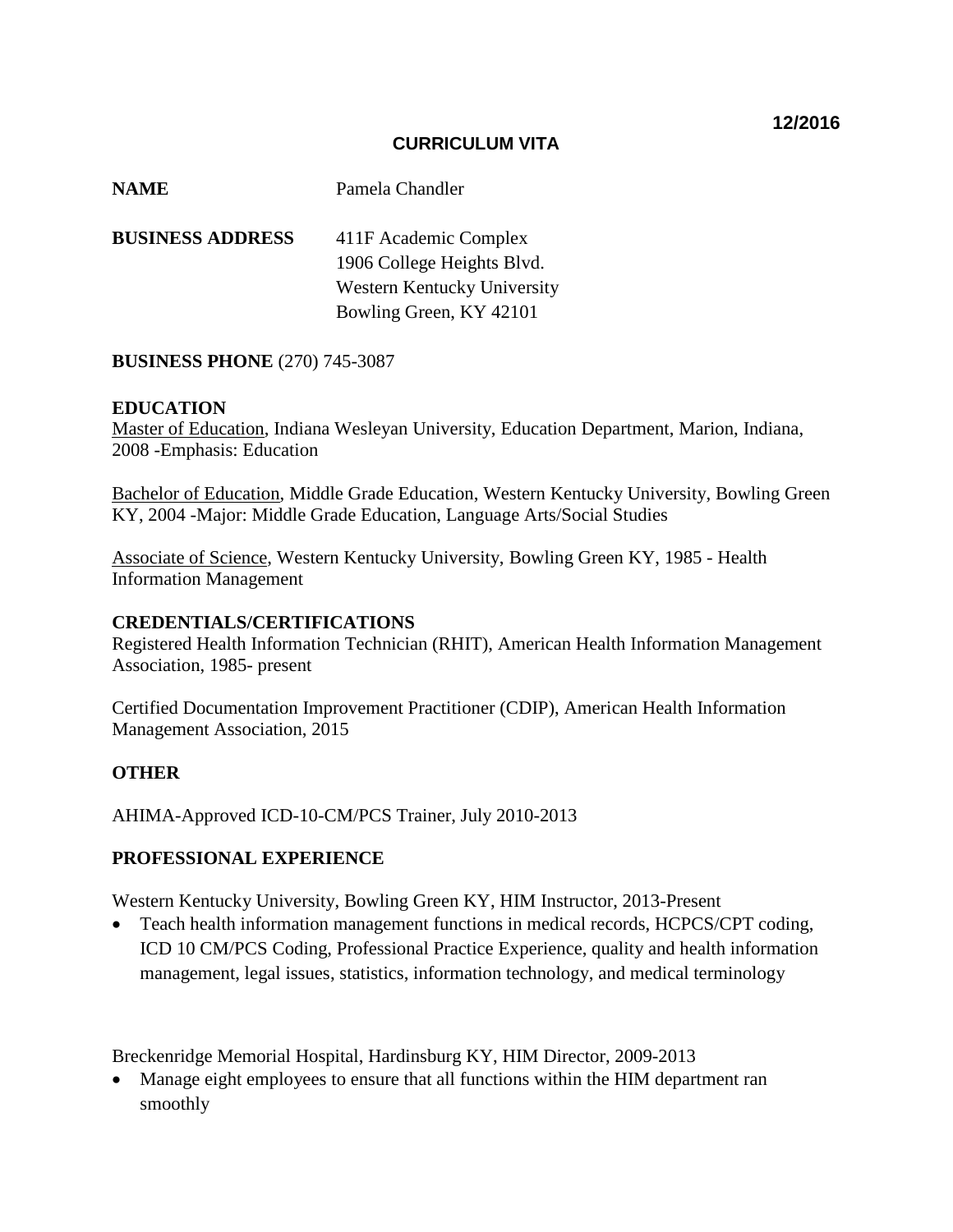## CV- Pamela Skipworth 1/2015

- Develop policies and procedures to assure compliance with federal regulations such as HIPAA and the HITECH act, Medicare Conditions of Participation and state laws
- Manage and comply with privacy, confidentiality, and security of medical records, timeliness, accuracy and completion of records, audits of records for compliance, and response to subpoenas, depositions and court orders
- Generate statistical data related to delinquency rates and management of registries, databases, and indices for diseases, procedures, and physicians and death and birth statistics
- Implement and use of health information technology, including hardware and software
- Manage the collection, maintenance, completion, timeliness, accuracy, appropriateness, and analysis of healthcare data

Daymar College, Owensboro KY, Coding and Billing Instructor, 2008-2009

• Teach ICD-9 and CPT coding and UB-04 and CMS 1500 billing

Ohio County Board of Education, Hartford KY, Classroom teacher-Grades 7-9, 2004-2008

• Teach middle school and develop curriculum

South Central Coding, Beaver Dam KY, Owner/Coder, 2001-2003

• Manage business and code ICD-9 and CPT codes in a timely manner for physicians and health care facilities

Ohio County Hospital, Hartford KY, Coder 1999-2001

• Code ICD-9 and CPT codes in a timely manner so that the hospital remained financially viable

Jennie Stuart Hospital, Hopkinsville KY, Coder 1998-1999

• Code ICD-9 and CPT codes in a timely manner so that the hospital remained financially viable

Ohio County Hospital, Hartford, KY, Health Information Management Director 1989-1998

- Manage six employees to ensure that all functions within the HIM department ran smoothly
- Manage and complete of quality management functions
- Develop policies and procedures to assure compliance with federal regulations such as HIPAA and the HITECH act, Medicare Conditions of Participation and state laws
- Manage and comply with privacy, confidentiality, and security of medical records, timeliness, accuracy and completion of records, audits of records for compliance, and response to subpoenas, depositions and court orders
- Generate statistical data related to delinquency rates and management of registries, databases, and indices for diseases, procedures, and physicians and death and birth statistics
- Implement and use of health information technology, including hardware and software